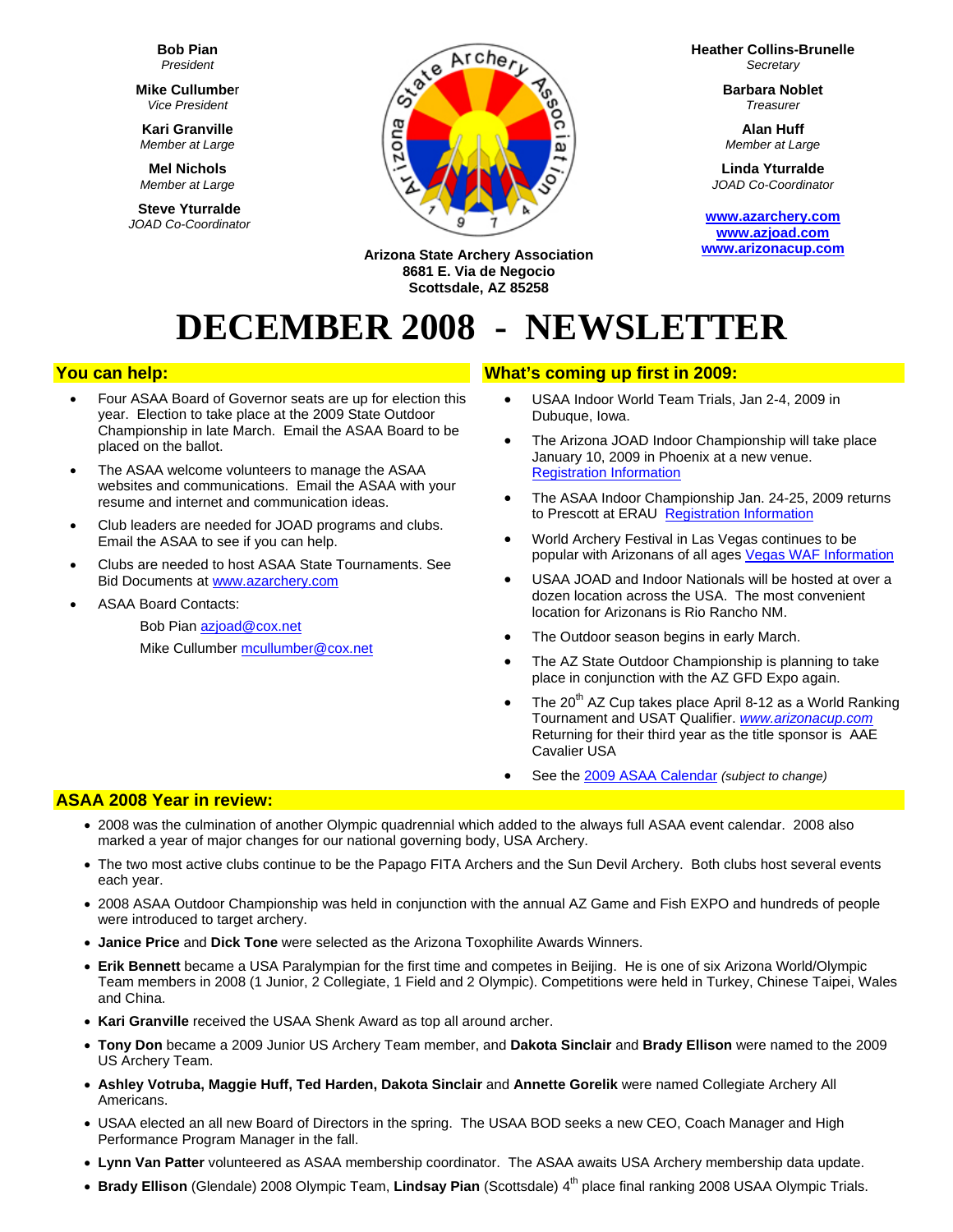# **2008 Highlights Month by Month**

#### **January**

- ASAA judge's seminar trained new 5 judges.
- Arizona JOAD Indoor Championship held in Phoenix attracts a large number of youth archers.
- AZ JOAD Coordinators named; **Linda and Steve Yturralde**

#### **March**

- BASF parking lot was expanded and permanent canopies installed thanks to the AZ Game and Fish and Pineapple Archery. The ASAA took the opportunity to do some spring cleaning.
- ASAA Outdoor Championship took place in conjunction with the AZ Game and Fish Department Expo. Spectators gathered to watch the tourney sitting on bleachers under the newly installed canopies. ASAA conducts its Board elections.
- An AZ JOAD summit was conducted and ideas were collected to help organized thoughts regarding future needs.

#### **May**

- **Lindsay Pian** and **Brady Ellison** competed in the 2008 USAA Olympic Trials Finals at the Ben Avery Shooting Facility, hosted by the AZ Game and Fish Department. Brady finished on top and becomes an USAA Olympic team member! Channel 12 NBC News broadcasted from the event.
- US Intercollegiate Championships/World Team Trials, Arizonans **Annette Gorelik** and **Dakota Sinclair** became USAA CAP World University Team members and competed in Chinese Taipei.

#### **July**

- Arizona JOADs competed in the JOAD Nationals Championship in Oklahoma City.
- ASAA President, **Bob Pian**, took part in the Pan Am Archery Championships in Venezuela as a Judge. Presentation to COPARCO congress by the USAA resulted with the 2009 AZ Cup being selected again as a COPARCO nominated FITA World Ranking Tournament. USAA selected the AZ Cup again as a USAT Qualifier.

#### **September**

• ASAA volunteers spoke at to the City of Surprise's City Council as they consider an archery ban. The City adopted a revised ordinance a few weeks later.

#### **November**

- Duel in the Desert tok place at BASF. Arizona captured the overall and men's team championship.
- Warrior Shootout scheduled for Ship Rock, New Mexico, hosted by Dine' College.
- The AZ Game and Fish Department hosted the first Arizona Archery Summit, the ASAA clubs were well represented. The number one goal for the state was determined to be " improved communications."

### **February**

- State Indoor Championship was held at Embry-Riddle Aeronautical University in Prescott.
- AZ JOAD Team Vegas Showdown was another fun time for all.
- JOAD National and Indoor Nationals took place at over a dozen locations in the USA. Most Arizonans attend the location in Rio Rancho, New Mexico

#### **April**

- Four Arizonans took part in the second stage of the 2008 USA Archery Olympic Trials in Chula Vista, California; **Nicole Rasor, Dakota Sinclair, Lindsay Pian and Brady Ellison.**
- AAE Arizona Cup, FITA World Ranking Tournament took place at BASF. Almost 200 archers including several world champions, Olympians and world team members took part in the AAE sponsored tourney.
- USA College Archery Program Western Region Championships took place at BASF. Three AZ USAA CAP clubs were represented.
- AZ JOAD Outdoor Championship was hosted by the Papago FITA Archers to select the Arizona JOAD champions

#### **June**

- The Payson Shoot tradition continued.
- **Kari Granville** competed in USAA World Field Championship Team Trials and became a USAA world team member. Kari went on to compete in Wales.

#### **August**

- National Target Championship in Co Springs, **Kari Granville** selected as the USAA Shenk Award, top all around archer.
- **Tony Don** competed in the USAA Youth World Team Trials and won his way onto the team that went on to compete in Turkey.

## **October**

- Arizona selected its Duel in the Desert Team at the AZ Duel **Trials**
- The ASAA State Field Championship was held at Usery Park as a world ranking tourney.

#### **December**

- Iron Archer, Indoor qualifier and Round Robin Tourney took place at Corner Archery in Glendale.
- Archery Trade Association Summit was held in Phoenix. The AZ GFD toured the ATA summit attendees throughout BASF including the world class FITA range.
- The top topics at the ATA Summit were hunter recruitment and retention and the "State Game/Fish and Wildlife managed" **National Archery in the Schools Program**.